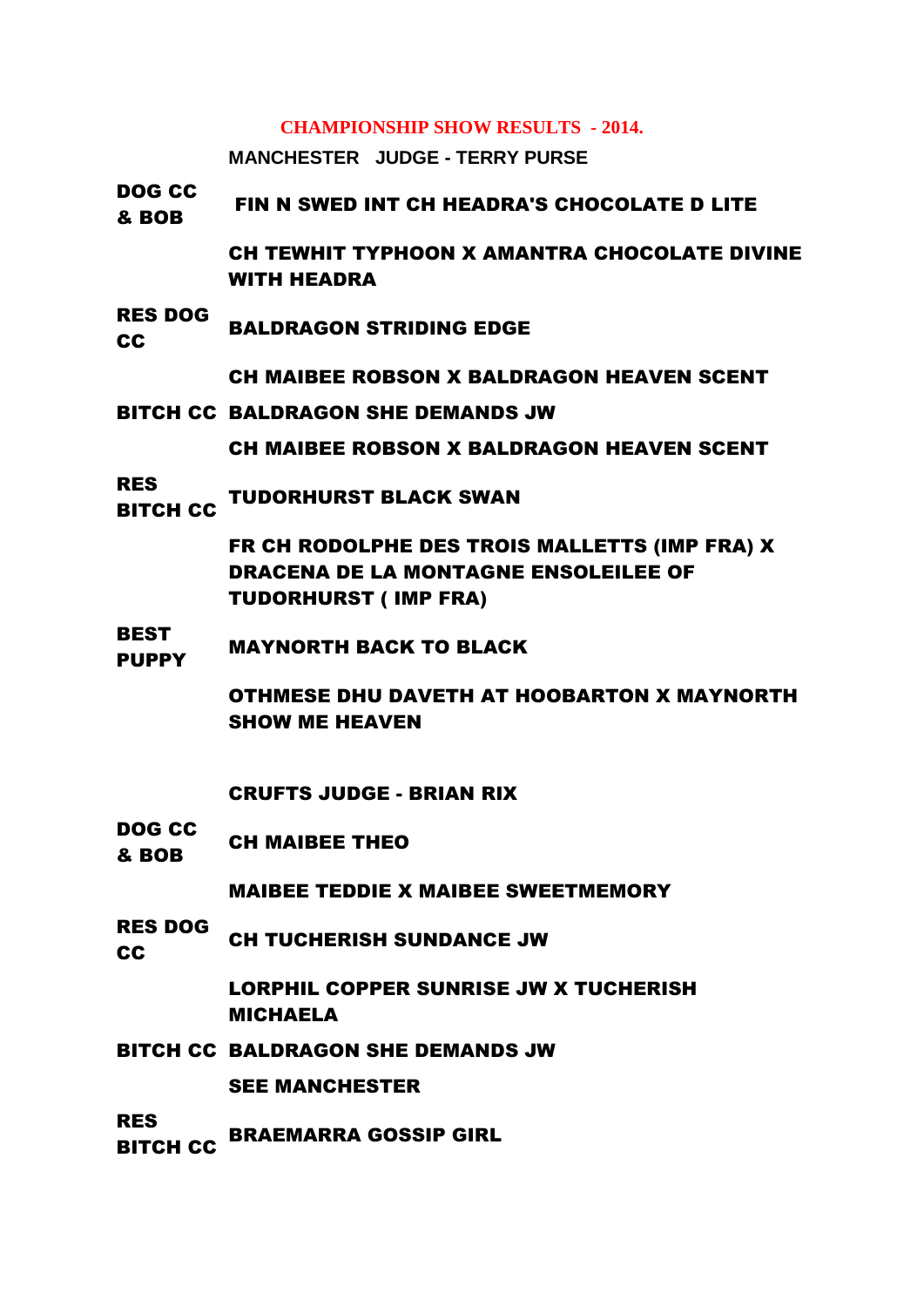MAIBEE SIMPLY DASHING X MAIBEE MAGGIE AT BRAEMARRA

BEST PUPPY MAYNORTH BACK TO BLACK

SEE MANCHESTER

UNITED KINGDOM TOYDOG SOCIETY - JUDGE TRACY **JACKSON** 

BITCH CC **ETTER CH MAIBEE CLEMENTINE OF LANOLA SH.CM** 

CH MAIBEE BITTERSWEET X MAIBEE STARSTRUCK

RES **BITCH CC PENEMMA MISTY FOR ME** 

MAIBEE MR KIPLING X PENEMMA SWEET DREAM

- DOG CC HEADRA'S TRULY MAGIC IS JUSTACHARMA CH JUSTACHARMA HE IS OUR MAGIC X JUSTACHARMA OUR MAGIC
- RES DOG CH MAIBEE THEO
	- SEE CRUFTS
- **BEST** PUPPY PENEMMA MISTY FOR ME

SEE ABOVE

NORTHERN KCS CLUB - JUDGE PATRICIA CLAYTON

BITCH CC **BOB** TUDORHURST PEARL

> CHATEAU TUDORHURST DE LA MONTAGNE ENSOLEILLE (INP FRA) X TUDORHURST CHARMER

RES ..\_<del>\_</del><br>BITCH CC AMANTRA CHIANTI AT OTHMESE

CH AMANTRA CHERERS X AMANTRA CHIN-CHIN

DOG CC CH TUCHERISH SUNDANCE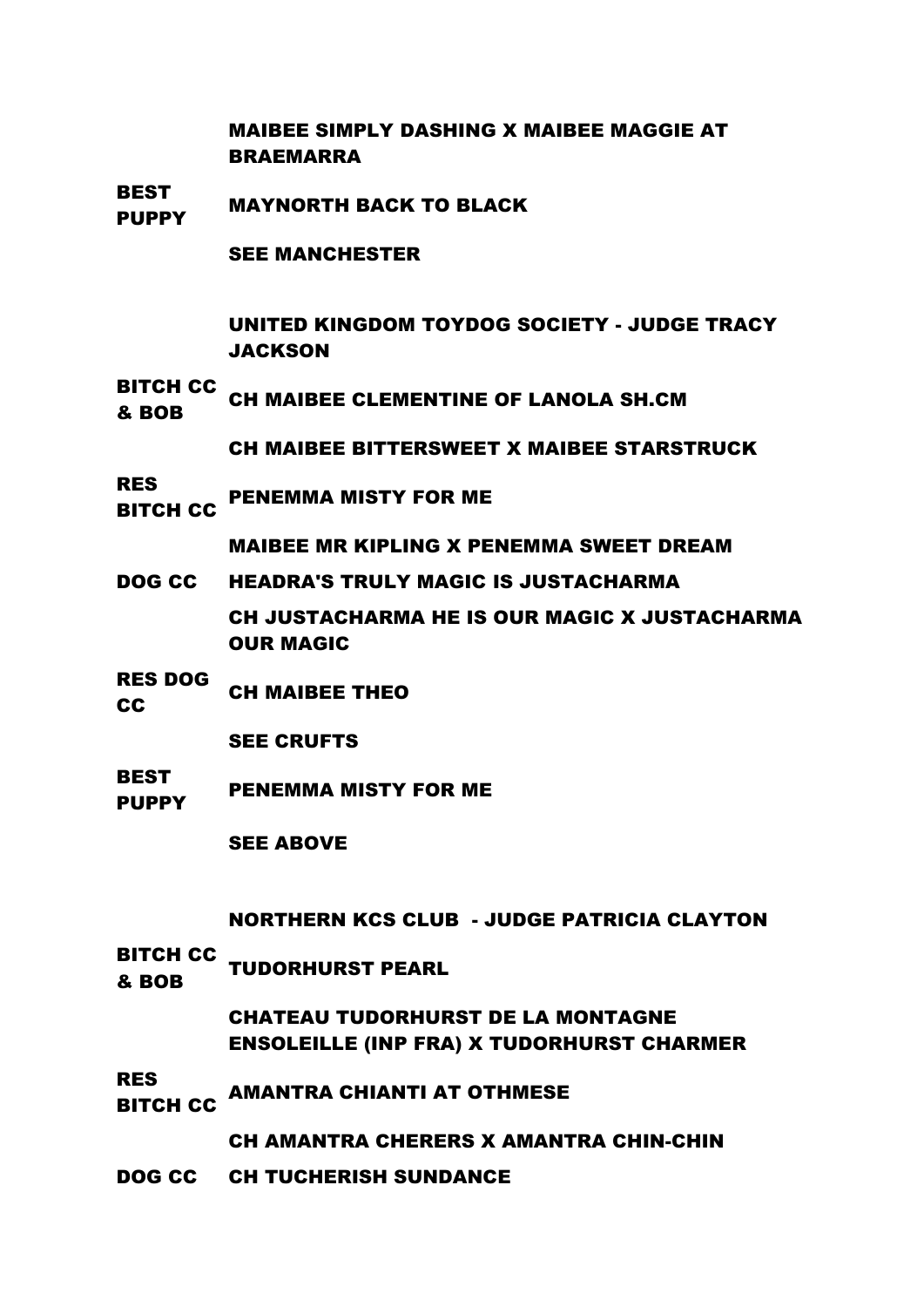SEE CRUFTS

RES DOG RES BOOM HEADRA'S TRULY MAGIC IS JUSTACHARMA

SEE UK TOY DOG

**BEST** PUPPY STONEPIT LILLIAN GIST

CH MAIBEE THEO X STONEPIT WINTER JASMINE

WELKS - JUDGE HOWARD OGDEN

DOG CC BOB IR/INT CH CHARNELL BRANDO AT CAVALLI

GAYHALO BLACK SABBATH X CHARNELL DIETRICH

RES DOG **CC** PAULIAN PATENTED

MAIBEE TEDDIE X CH PAULIAN PATIENCE JE SH CM

BITCH CC CH MAIBEE CLEMENTINE OF LANOLA SHCM

SEE UK TOY DOG

RES ..\_<del>\_</del><br>BITCH CC MAYNORTH LOVE SONG

> CH AMANTRA CHARACTER X MAYNORTH IRRESISTABLE

**BEST** PUPPY CHACOMBE RETAINED ASSET

> MAIBEE TEDDIE X BALDRAGON ENVY ME OF CHACOMBE

NATIONAL - JUDGE BRENDA ESSEX

DOG CC **ESSIME TUDORHURST DIAMOND**<br>& BOB

> CHATEAU TUDORHURST DE LA MONTAGNE ENSOLEILLE (INP FRA) X TUDORHURST CHARMER

RES DOG **CC** MAIBEE LOWRIE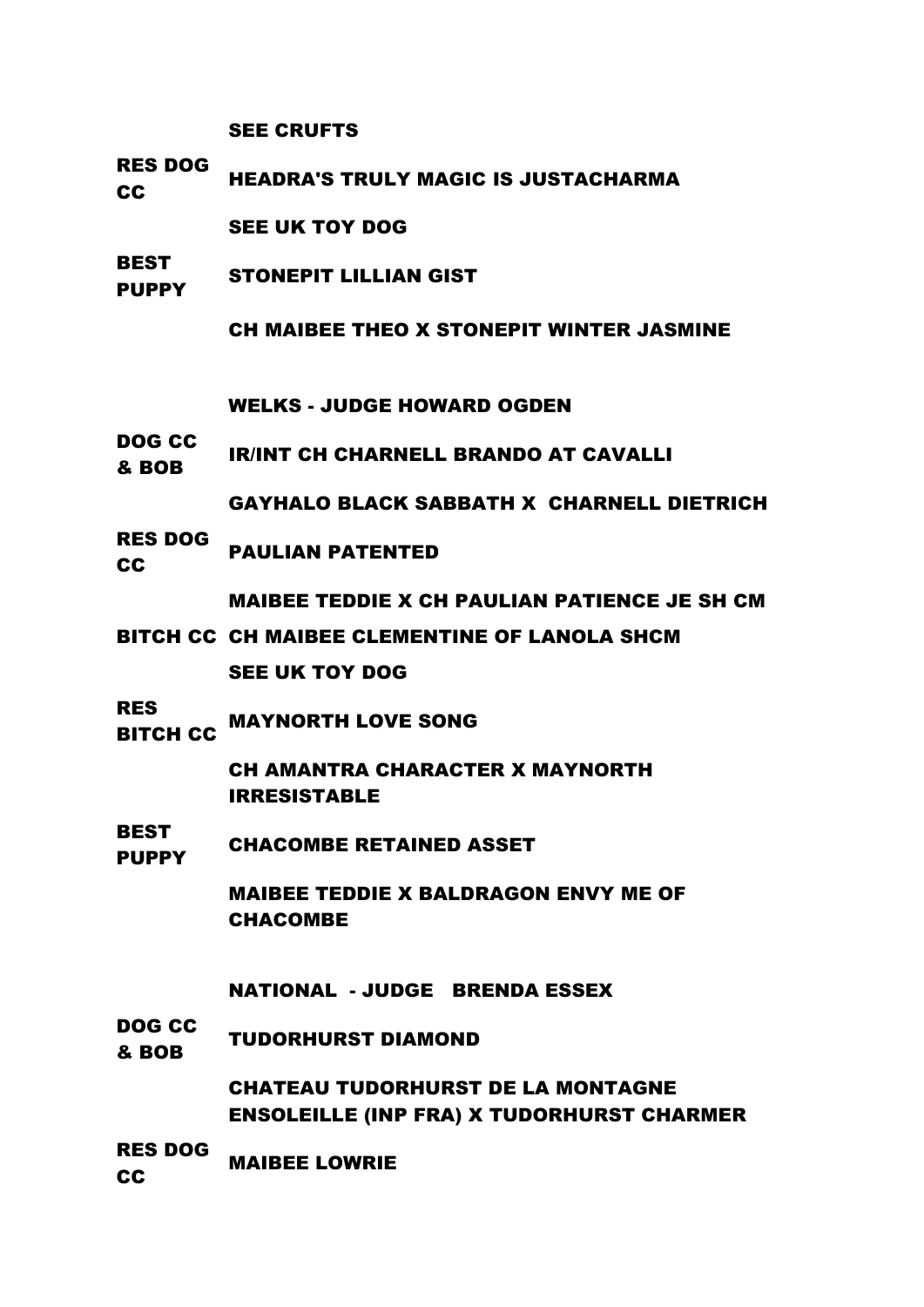CH MAIBEE THEO X MAIBEE ROSE TINT

BITCH CC CH/LUX CH FLEUR DE LYS DE MELCOURT( ATC FRA)

CH AMANTRA CHEERS X MULTI CH AMETHYST DE MELCOURT

RES BITCH CC TUDORHURST HELLO DOLLY DE LA MONTAGNE ENSOLEILLEE OF

> FR CH ELIIR DAMOUR DE LA MONTAGNE ENSOLEILLE X FR CH AMANDE DOUCE DE LA MONTAGNE ENSOLEILLE

**BEST** PUPPY PENEMMA MISTY FOR ME

SEE UK TOY DOG

KING CHARLES SPANIEL CLUB CH - JUDGE LORRAINE GILLHESPY

DOG CC **BOB TUDORHURST PIRATE KING** 

> FR CH RODOLPHE DES TROIS MAILLETS X DRACENA DE LA MONTAGNE ENSOLEILLE OF TUDORHURST

RES DOG **CC** TUCHERISH HIGH TREASON

MAIBEE SIMPLY DASHING X CH TUCHERISH CLEMENCY

BITCH CC PALANDRO THEA

CH MAIBEE THEO X BEACLERK NORA WITH CLOVERCOURT ( IMP AUS)

RES

..\_\_<br>BITCH CC CH MISS DIOR AVEC BALDRAGON JW

CH TEWHIT TYPHOON X CH NASTANE SWEET FANNY ADAMS

BEST PUPPY PENEMMA MISTY FOR ME

SEE UK TOY DOG

SCOTTISH KENNEL CLUB - JUDGE BRIAN CLAYDON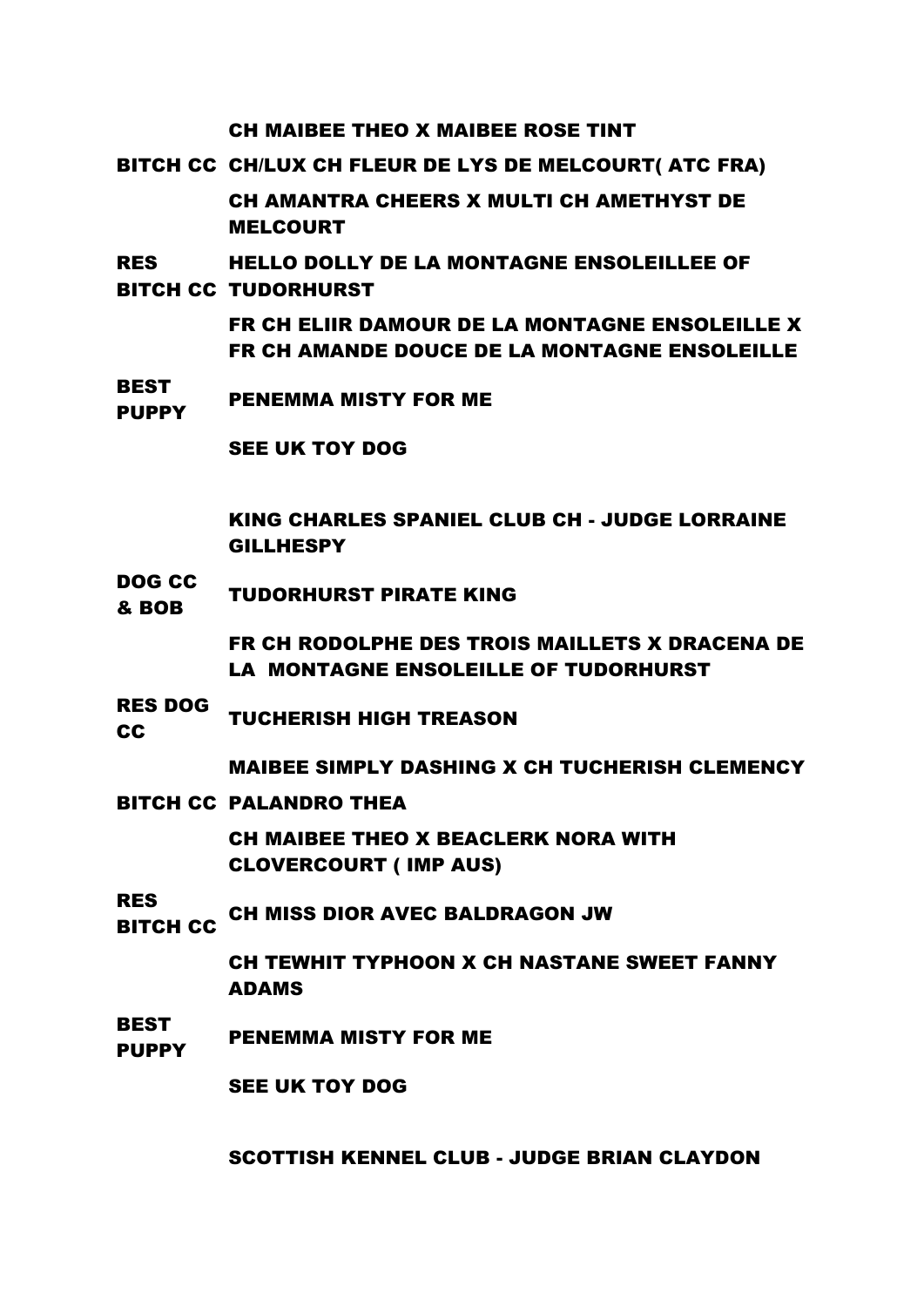| DOG CC<br>& BOB               | <b>MAIBEE TEDDIE</b>                     |
|-------------------------------|------------------------------------------|
|                               | <b>CH TEWHIT TYPHOON X MAIBEE RACHEL</b> |
| <b>RES DOG</b><br><b>CC</b>   | <b>TUCHERISH HIGH TREASON</b>            |
|                               | SEE THE KING CHARLES SPANIEL CLUB        |
|                               | BITCH CC CH BALDRAGON SHE DEMANDS JW     |
|                               | <b>SEE MANCHESTER</b>                    |
| <b>RES</b><br><b>BITCH CC</b> | <b>PENEMMA MISTY FOR ME</b>              |
|                               | <b>SEE UK TOY DOG</b>                    |
| <b>BEST</b><br><b>PUPPY</b>   | <b>PENEMMA MISTY FOR ME</b>              |
|                               | <b>SEE UK TOY DOG</b>                    |
|                               |                                          |
|                               | <b>BATH - JUDGE TERRY NETHERCOTT</b>     |
| <b>BITCH CC</b><br>& BOB      | <b>CH BALDRAGON SHE DEMANDS JW</b>       |
|                               | <b>SEE MANCHESTER</b>                    |
| <b>RES</b>                    |                                          |

..\_<del>\_</del><br>BITCH CC OUZLEWLL'S CARTE D'AMOUR

AMANTRA CARTE BLANCHE AT OUZLEWELL X HEADRA'S CHOCOLATE ADORABLE

- DOG CC INT IR CH CHARNELL BRANDO AT CAVALLI SEE WELKS
- RES DOG **CC** AMANTRA TREASURY

AMANTRA TREASURE CHEST X AMANTRA CHERRY PLUM

BEST **PUPPY** DRAGONHEART FALL BREEZE

> BALDRAGON HORRAY HENLEY X BALDRAGON MAY BEA **BABY**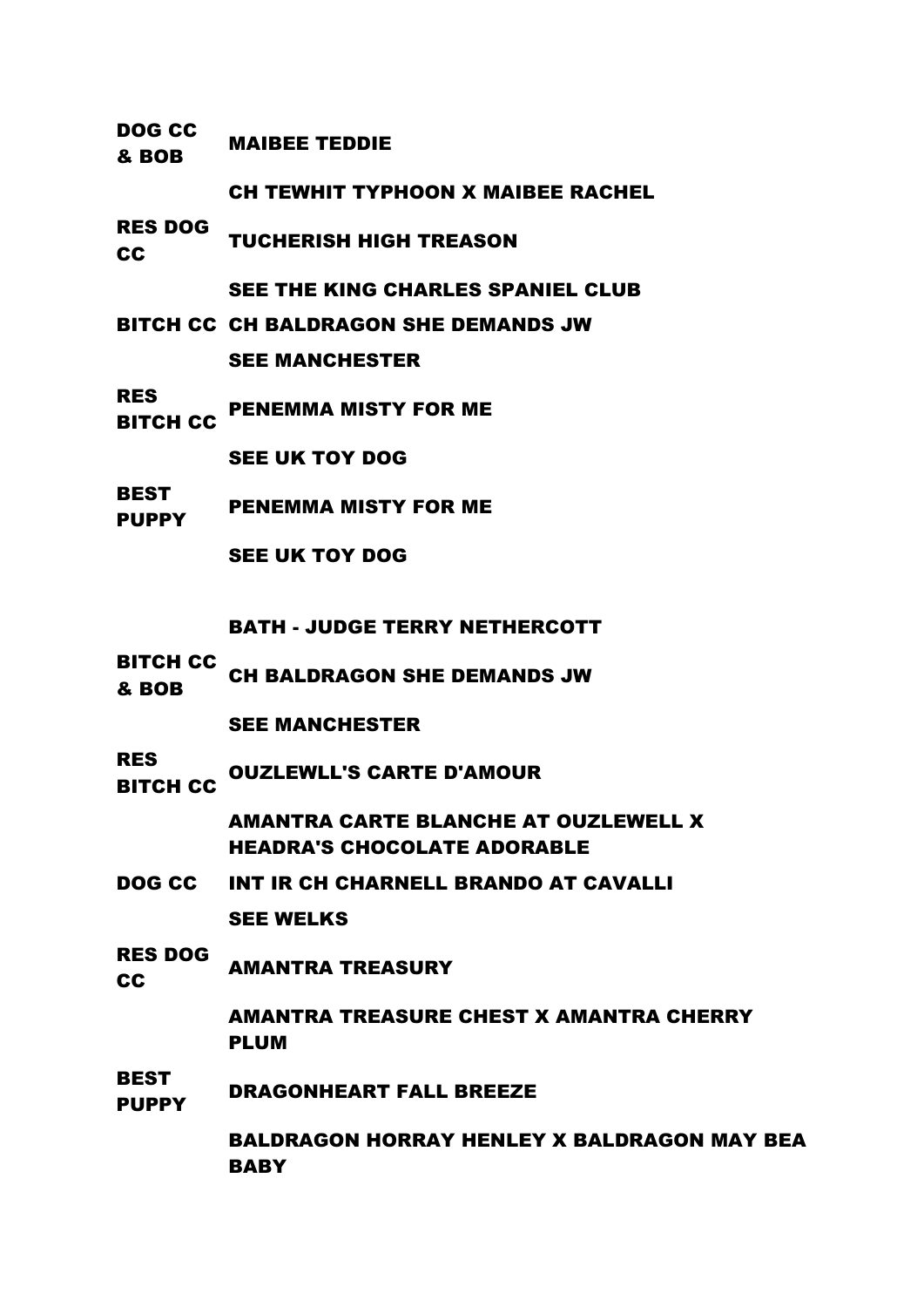SOUTHERN COUNTIES - JUDGE GEORGE FARMER

DOG CC **BOB DOWNSBANK GUTHRIE JW** 

> VIS A VIS D'AHOTEP ON DOWNSBANK X DOWNSBANK JULIETTA

- RES DOG THE CHARNELL BRANDO AT CAVALLING SEE WELKS
- BITCH CC CH MAIBEE CLEMENTINE OF LANOLA SHCM SEE UK TOY DOG
- RES  $\frac{11}{110}$  CH BALDRAGON SHE DEMANDS JW

SEE MANCHESTER

**BEST** PUPPY SIMANNIE SWEET ANNEKA

DOWNSBANK JOSHUA X MAIBEE ANYA

THREE COUNTIES - JUDGE JANE LILLEY

DOG CC **BOB TUDORHURST PIRATE KING** 

SEE KING CHARLES SPANIEL CLUB

RES DOG **CC STONEPIT EARL SPENCER AT TRICIAVILLE** 

> ROSSBONNT THE BARON AT STONEPIT X STONEPIT LOLA

BITCH CC TUDORHURST BLACK SWAN

FR CH RODOLPHE DES TROIS MAILLETS X DRACENA DE LA MONTAGNE ENSOLEILLE OF TUDORHURST

RES

..\_\_<br>BITCH CC CARLEETO SWEET MELODY JW SH CM

CH AMANTRA CHEERS X VASHDOWN MY FAIR LADY **SHCM**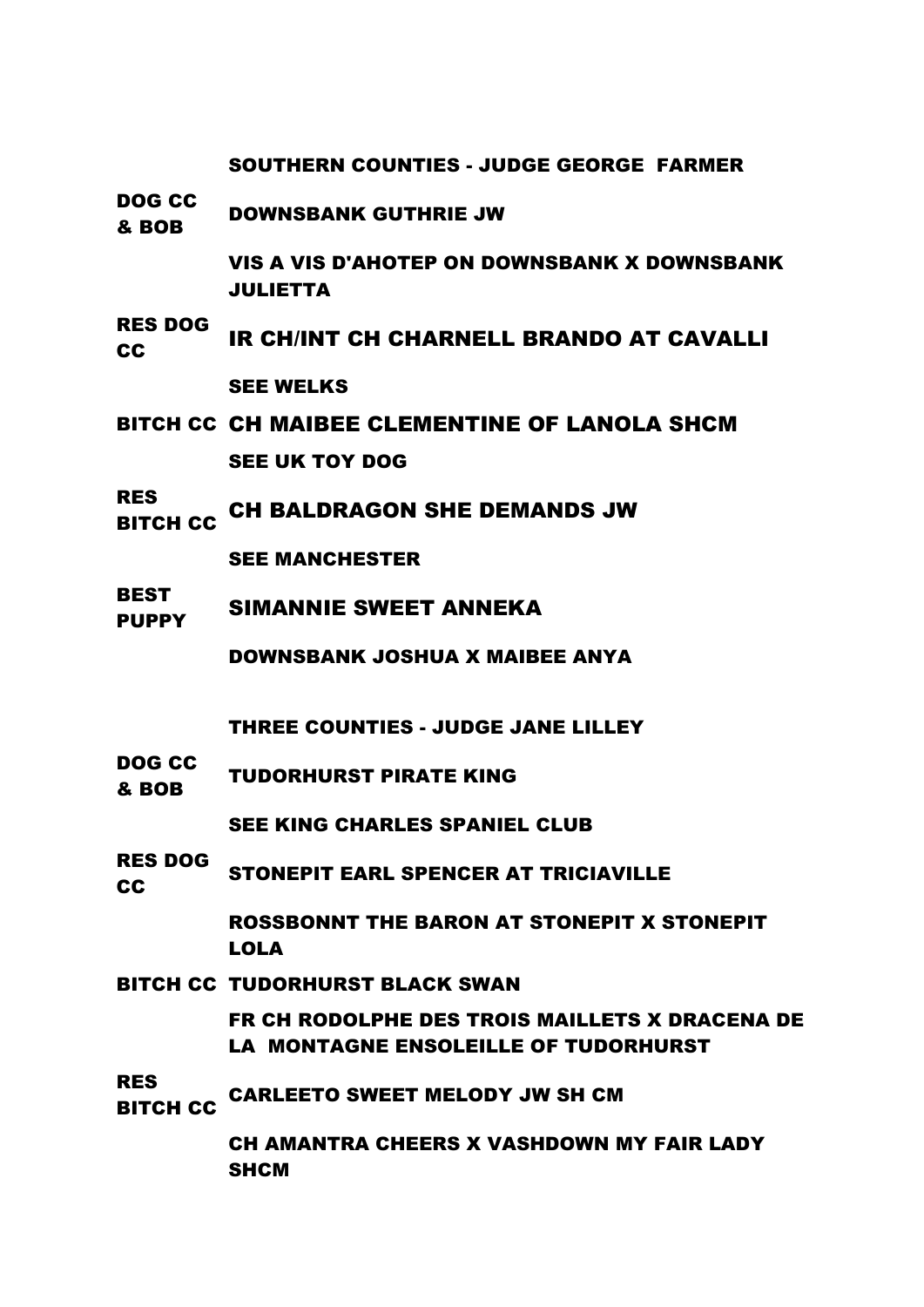BEST PUPPY PENEMMA MISTY FOR ME

SEE UK TOY DOG

BORDER UNION - JUDGE MRS CATHERINE STEWART

DOG CC **BOB MAIBEE TEDDIE** 

SEE SCOTTISH KENNEL CLUB

RES DOG **CC** COFTON A TEAM DAYDREAM

> CH/NORDIC/INT CH HEADRA'S CHOCOLATE D'LITE X DUTCH /INT CH COFTON SHARE MY DREAM

BITCH CC BRAEMARRA GOSSIP GIRL

SEE CRUFTS

RES

.....<br>BITCH CC PENEMMA MISTY FOR ME

SEE UK TOY DOG

BEST **PUPPY** PENEMMA MISTY FOR ME

SEE UK TOY DOG

BLACKPOOL - JUDGE ZENA THORN-ANDREWS

DOG CC **EVY YVE IR CH/INT CH CHARNELL BRANDO AT CAVALLI** 

SEE WELKS

RES DOG CH MAIBEE THEO

SEE CRUFTS

BITCH CC DOWNSBANK DESIGNED FOR LORPHIL DOWNSBANK ALGENON X DOWNSBANK TILLY KETTLE

RES BITCH CC AM00641DEU] (LUX CH ELLINOR VON DER GEBHARDSHOH [ATC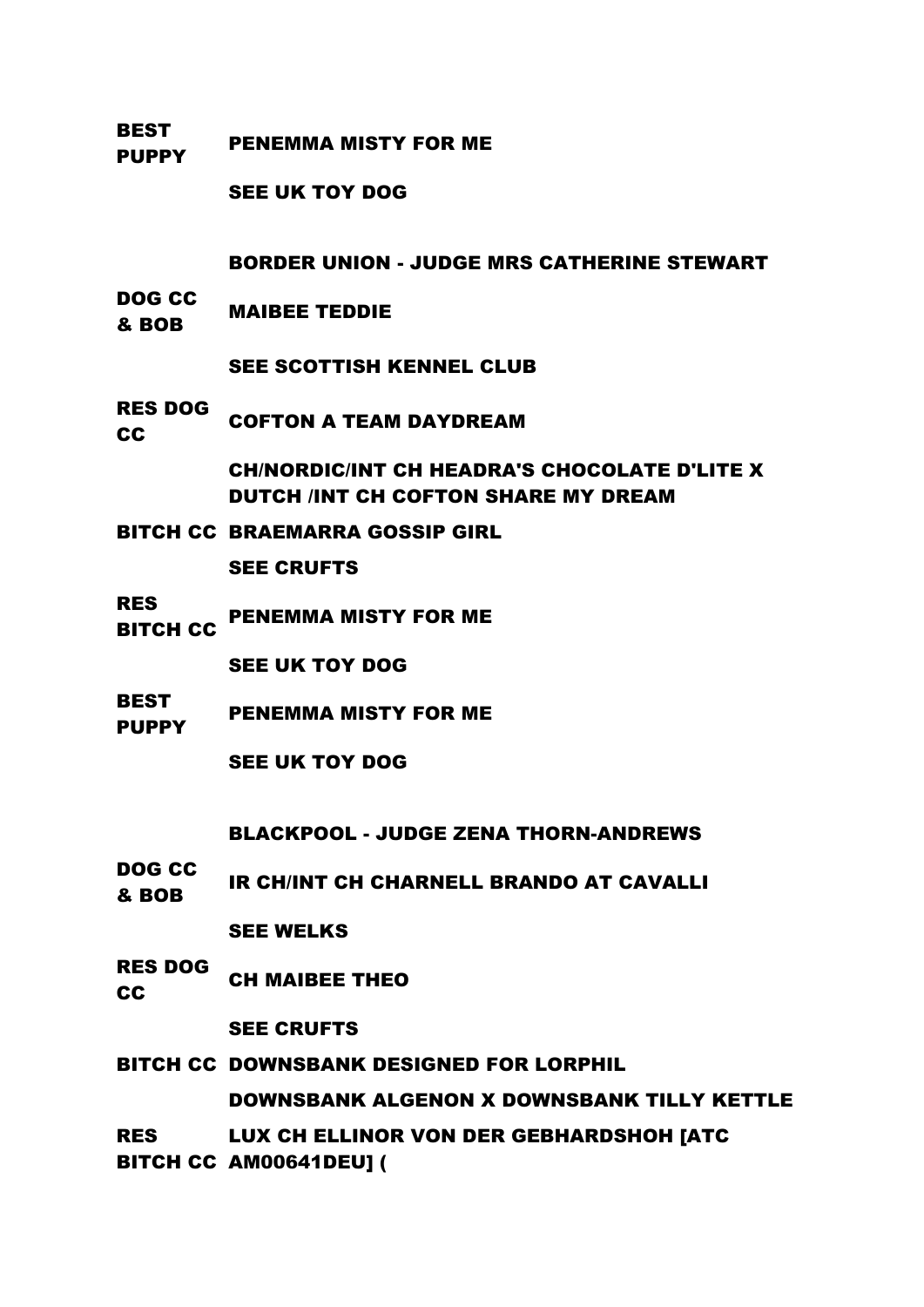MULTI CH TIMOTHY DE MELCOURT X MULTU CH BIJOU VON DER GEBHARDSHOH

BEST PUPPY MAIBEE HORATIO

CH MAIBEE THEO X CH MAIBEE LEAH

WINDSOR - JUDGE JACKIE PORTINGALE

DOG CC **& BOB** CH MAIBEE THEO

SEE CRUFTS

RES DOG **CC** MAIBEE HORATIO

SEE BLACKPOOL

BITCH CC BRAEMARRA GOSSIP GIRL

SEE CRUFTS

RES

..\_\_<br>BITCH CC BALDRAGON ENVY ME OF CHACOMBE

CH MAIBEE THEO X CH NASTANE MISS DIOR AVEC BALDRAGON

BEST PUPPY PENEMMA MISTY FOR ME

SEE UK TOY DOG

LEEDS - JUDGE STEPHEN SMITH

DOG CC **BOB COFTON A TEAM DAYDREAM** 

SEE BORDER UNION

- RES ..\_\_<br>BITCH CC CH UK FIN INT CH HEADRA'S CHOCOLATE D'LIGHT SEE MANCHESTER
- BITCH CC CH MAIBEE CLEMENTINE OF LANOLA SHCM SEE UK TOY DOG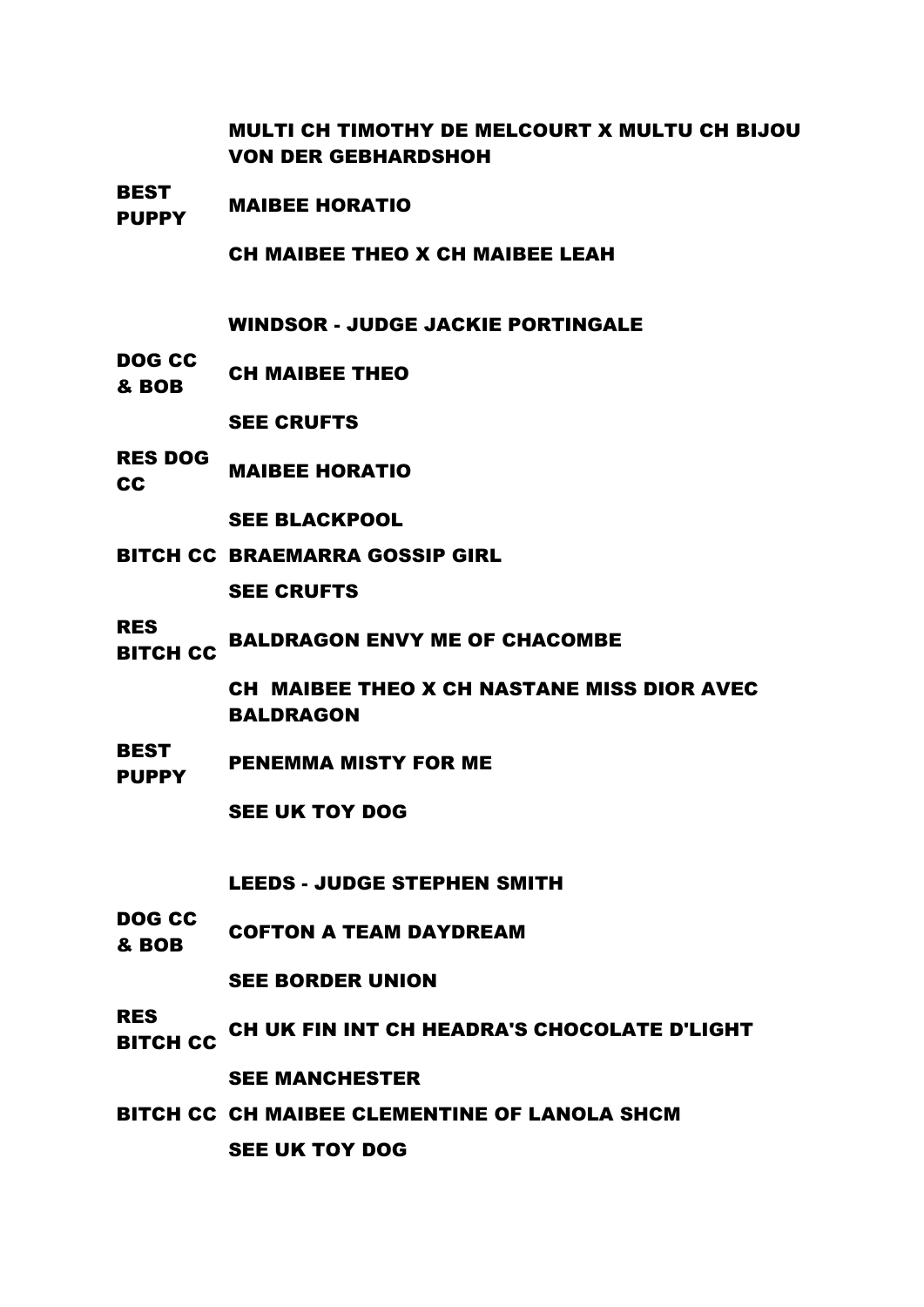RES ..\_\_<br>BITCH CC DOWNSBANK DESIGNED FOR LORPHIL

SEE BLACKPOOL

BEST PUPPY PENEMMA MISTY FOR ME

SEE UK TOY DOG

PAIGNTON - JUDGE RON STEWART

DOG CC **EVELOCE COFTON A TEAM DAY DREAM** 

SEE BORDER UNION

RES DOG **CC TUDORHURST COMMODORE** 

> CHATEAU TUDORHURST DE LA MONTAGNE ENSOLEILE X TUDORHURST CHARMED

BITCH CC CWMHAF TE KANAWA

CWMHAF SHE'S TOO DARN HOT FOR CWMHAF

RES .....<br>BITCH CC TUDORHURST BEATRICE AT BRENDEX

> FR CH RODOLPHE DES TROIS MAILLETS X DRACENA DE LA MONTAGNE ENSOLEILLE OF TUDORHURST

BEST PUPPY CWMHAF TE KANAWA

SEE ABOVE

WELSH KC - JUDGE ANNETTE OLIVER

DOG CC **BOB COFTON A TEAM DAYDREAM** 

SEE BORDER UNION

RES DOG CO CWMTIRION LITTLE BOY PEEP

MAIBEE TEDDIE X CWMHAF LULLABY OF BROADWAY

BITCH CC CH BALDRAAGON SHE DEMANDS JW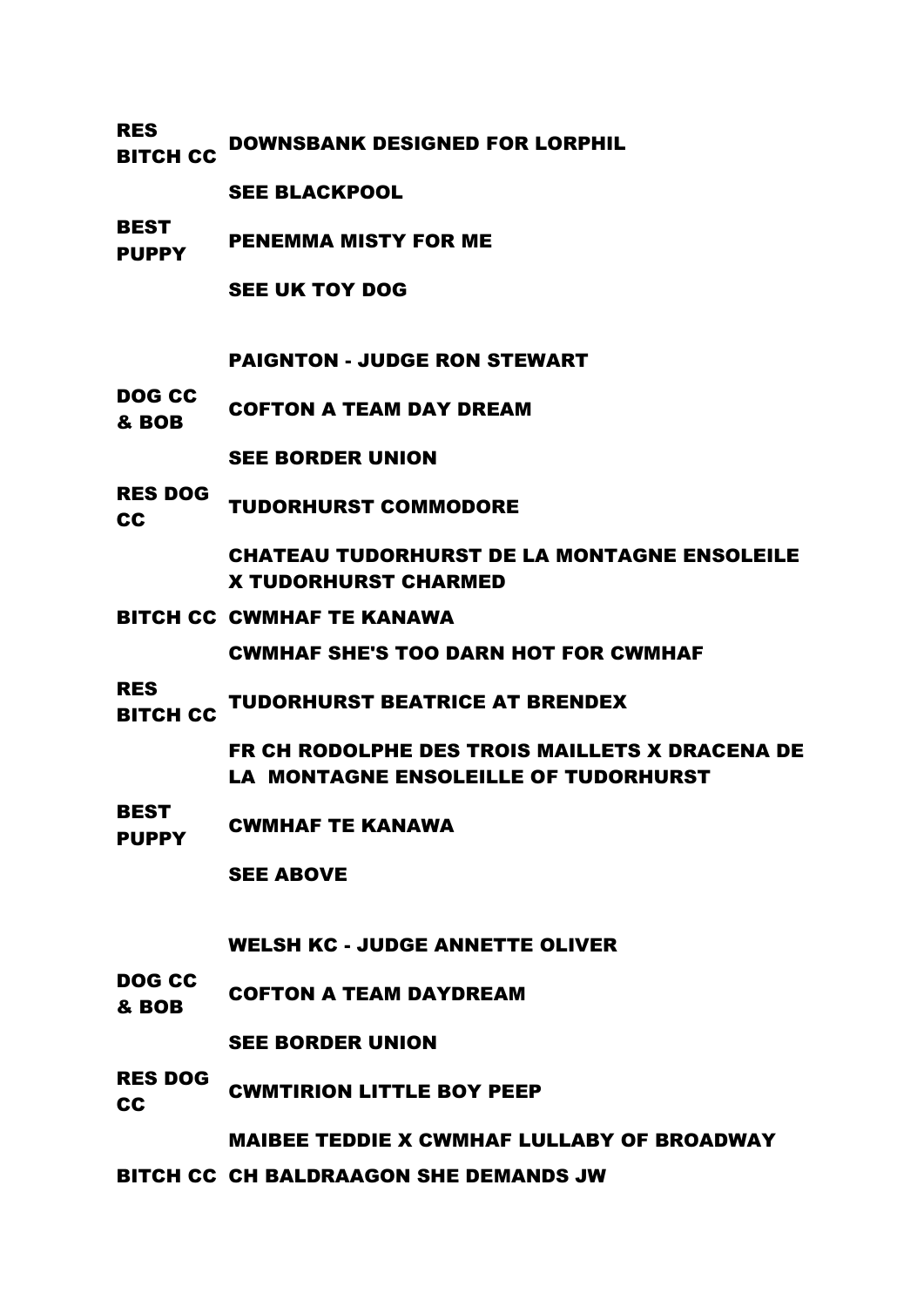SEE MANCHESTER

RES

**BITCH CC COFTON WALKING ON SUNSHINE** 

CH/NORDIC/INT CH HEADRA'S CHOCOLATE D'LITE X DUTCH /INT CH COFTON SHARE MY DREAM

BEST PUPPY CWMHAF TE KANAWA

SEE PAIGNTON

CITY OF BIRMINGHAM - JUDGE PAM HEALEY-GATES

BITCH CC **EXAMPLE CH BALDRAGON SHE DEMANDS JW**<br>& BOB

SEE MANCHESTER

RES BITCH CC CWMHAF TE KANAWA

SEE PAIGNTON

- DOG CC TUDORHURST COMMODORE SEE PAIGNTON
- RES DOG **CC HEADRA'S WEDGEWOOD JW**

LILLIJAY FRANS FERDINAND X HEADRA'S CHOCOLATE HEAVEN

**BEST** PUPPY CWMHAF TE KANAWA

SEE PAIGNTON

RICHMOND - JUDGE SHEILA BYERS

DOG CC **BOB DOWNSBANK GUTHRIE** 

SEE SOUTHERN COUNTIES

RES DOG TUCHERISH HIGH TREASON

SEE KING CHARLES SPANIEL CLUB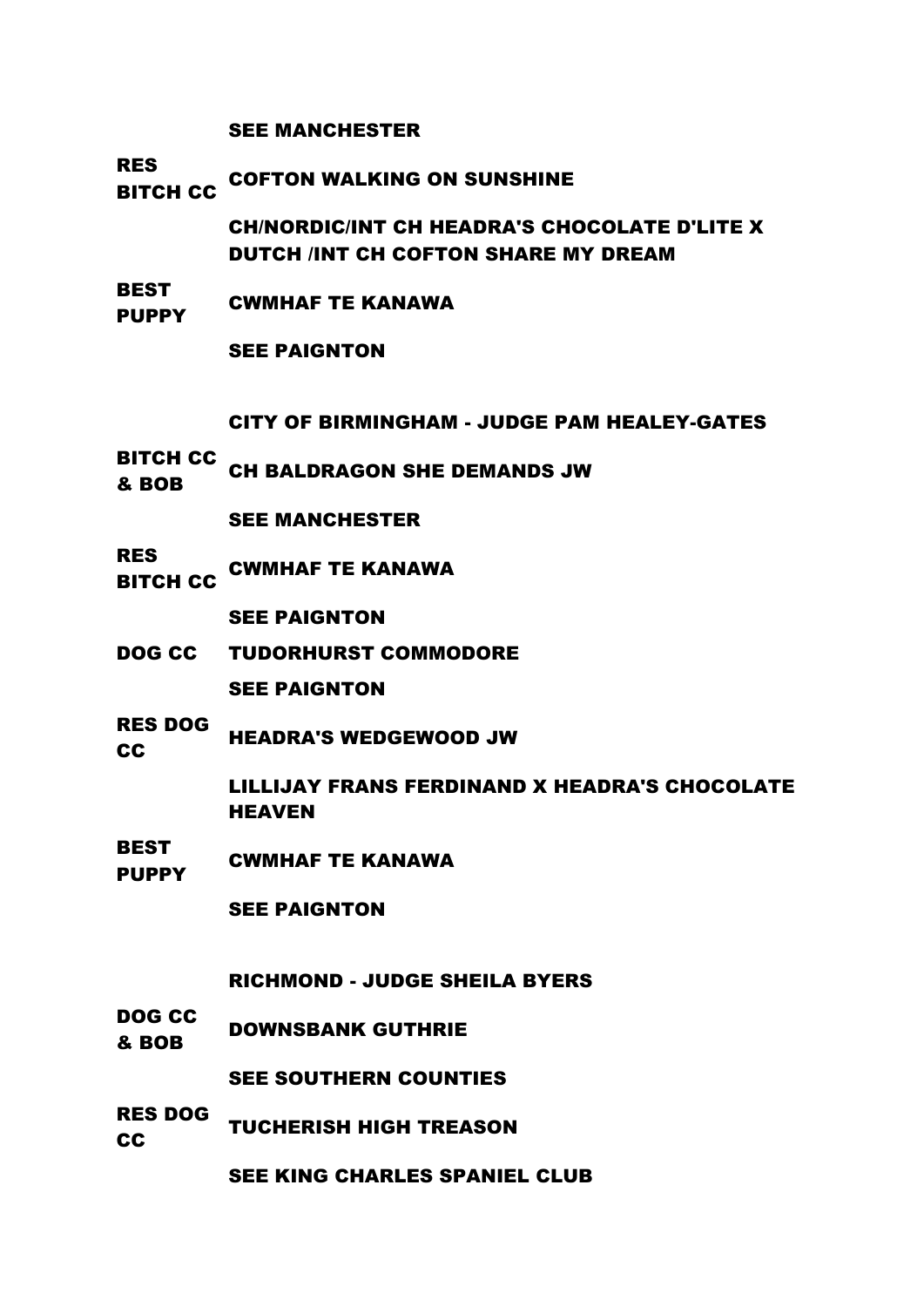BITCH CC PENEMMA MISTY FOR ME

SEE UK TOY DOG

RES ..\_\_<br>BITCH CC MAYNORTH LOVE SONG

SEE WELKS

**BEST** PUPPY MAIBEE HORATIO

SEE BLACKPOOL

DARLINGTON - JUDGE ALBERT WIGHT

DOG CC **BOB MAIBEE MR KIPLING** 

CH MAIBEE THEO X CH MAIBEE LAYLA

RES DOG **CC** TUCHERISH HIGH TREASON

SEE KING CHARLES SPANIEL CLUB

- BITCH CC CH BALDRAGON SHE DEMANDS JW SEE MANCHESTER
- RES ..\_\_<br>BITCH CC CH MAIBEE CLEMENTINE OF LANOLA SH CM

SEE SEE UK TOY DOG

BEST PLOT MAIBEE HORATIO

SEE BLACKPOOL

DRIFFIELD - JUDGE TONY ALLCOCK MBE

BITCH CC **BOB** CH BALDRAGON SHE DEMANDS JW

SEE MANCHESTER

RES .....<br>BITCH CC PENEMMA MISTY FOR ME

SEE UK TOY DOG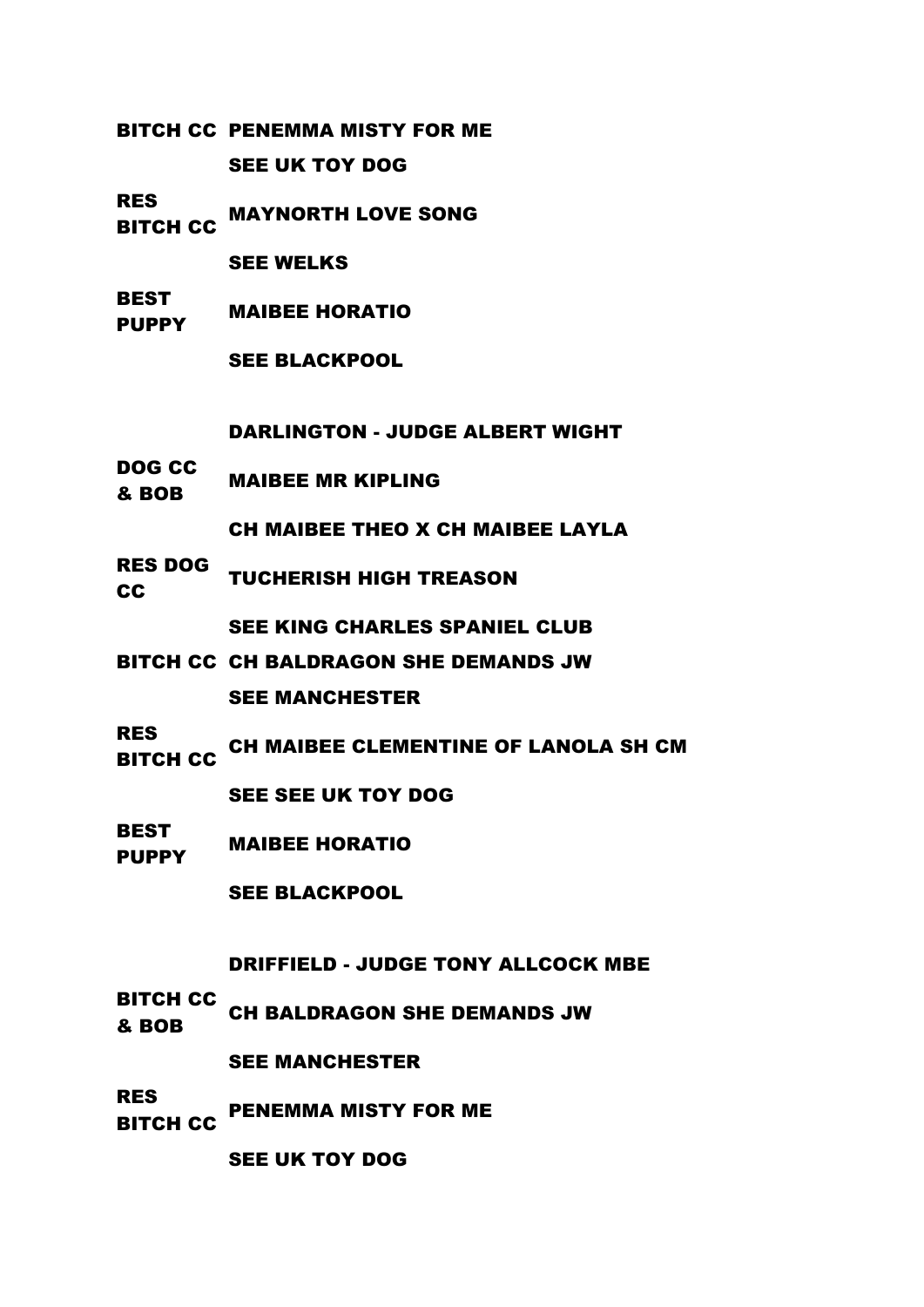DOG CC TUDORHURST CORSAIR

FR CH RODOLPHE DES TROIS MALLETTE (IMP FRA) X DRACENA DE LA MONTAGNE ENSOLEILLEE OF TUDORHURST

RES DOG **CC MAIBEE MR KIPLING** 

CH MAIBEE THEO X CH MAIBEE LAYLA

BEST PUPPY KHANDRO LA VIE EN ROSE FROM FOCHAI

> BALDRAGON BERKELEY FOR KHANDRO X NISYROS INDIANA FOR KHANDRO

SOUTH WALES - JUDGE RUTH MOCHRIE

DOG CC, BOB & GROUP2 AM/FIN/LUX CH CLUSSEXX CHAMPAGNE BREAKFAST [ATC AR01278USA]

> ROYALIST READY TO REIGN X DOLCE VITA DES TROIS MALLETS

RES DOG **CC HEADRA'S WEDGEWOOD JW** 

SEE CITY OF BIRMINGHAM

- BITCH CC TUDORHURST BLACK SWAN SEE MANCHESTER
- RES NLS<br>BITCH CC BALDRAGON BECUZ IM WORTH IT TO MERIDIAN

CH MAIBEE ROBSON X BALDRAGON HEAVEN SCENT

BEST PUPPY RIVERMOOR LADY MARTHA

> HEADRA'S WEDGEWOOD X NASTANE DOROTHY AT RIVERMOOR

MIDLAND COUNTIES - JUDGE JOHN BLEWETT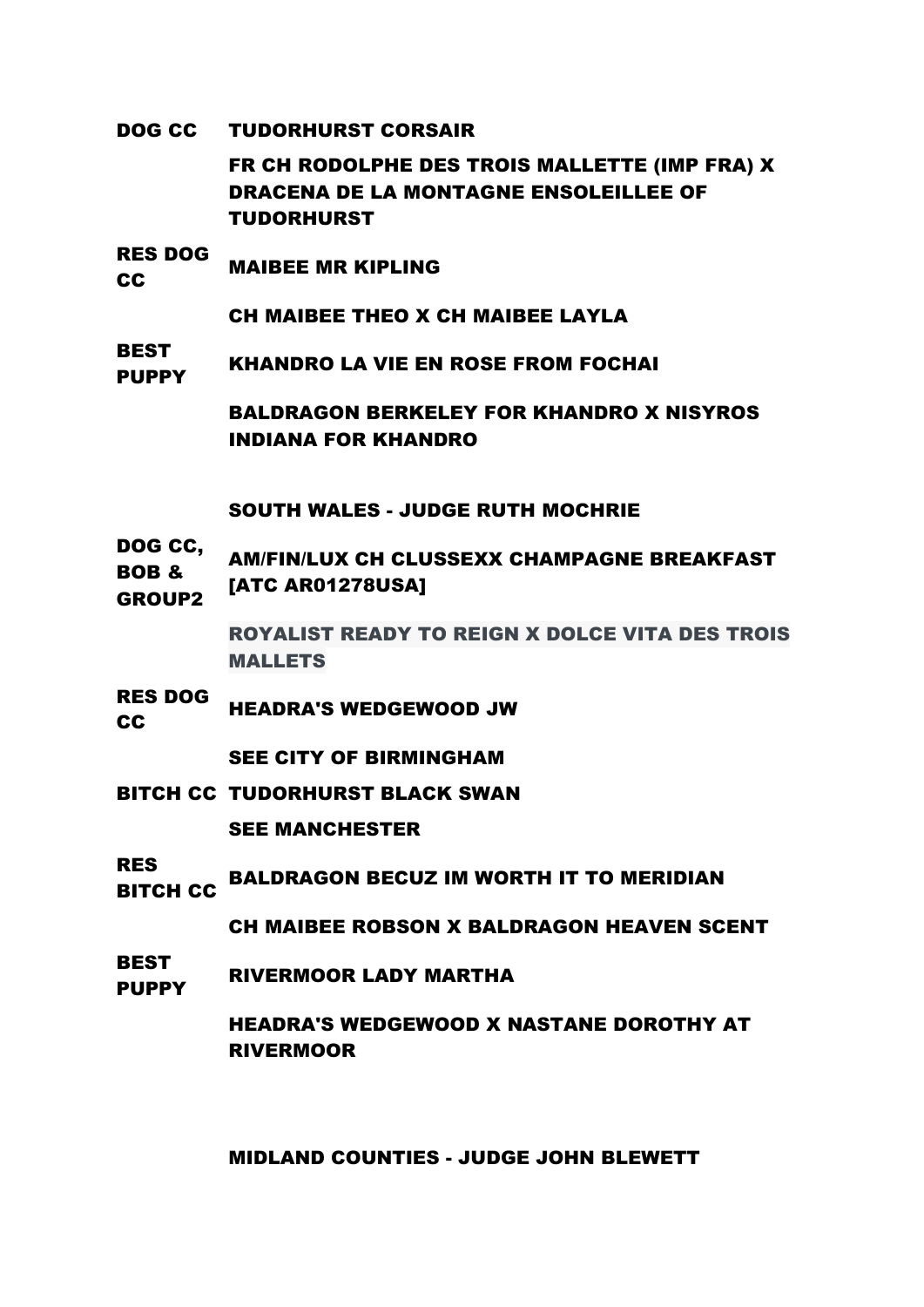**& BOB** CH MAIBEE THEO SEE CRUFTS RES DOG NEADRA'S TRULY MAGIC IS JUSTACHARMA SEE UK TOY DOG BITCH CC COFTON WALKING ON SUNSHINE SEE WELSH KC RES ..\_\_<br>BITCH CC PENEMMA MISTY FOR ME JW SEE UK TOY DOG BEST PUPPY AMANTRA SUMMER PROMISE AMANTRA SUMMER POET X AMANTRA CHENIN BLANC KING CHARLES SPANIEL ASSOCIATION - JUDGE MAVIS MOSS DOG CC **EXECUTE TUDORHURST COMMODORE** SEE PAIGNTON RES DOG **CC MAIBEE MR KIPLING** SEE DRIFFIELD BITCH CC TUDORHURST BLACK SWAN FR CH RODOLPHE DES TROIS MAILLETS X DRACENA DE LA MONTAGNE ENSOLEILLE OF TUDORHURST RES **NEXT CONTROLLER TUDORHURST BEATRICE AT BRENDEK** FR CH RODOLPHE DES TROIS MAILLETS X DRACENA DE LA MONTAGNE ENSOLEILLE OF TUDORHURST

DOG CC

BEST **PUPPY** RIVERMOOR MINSTREL